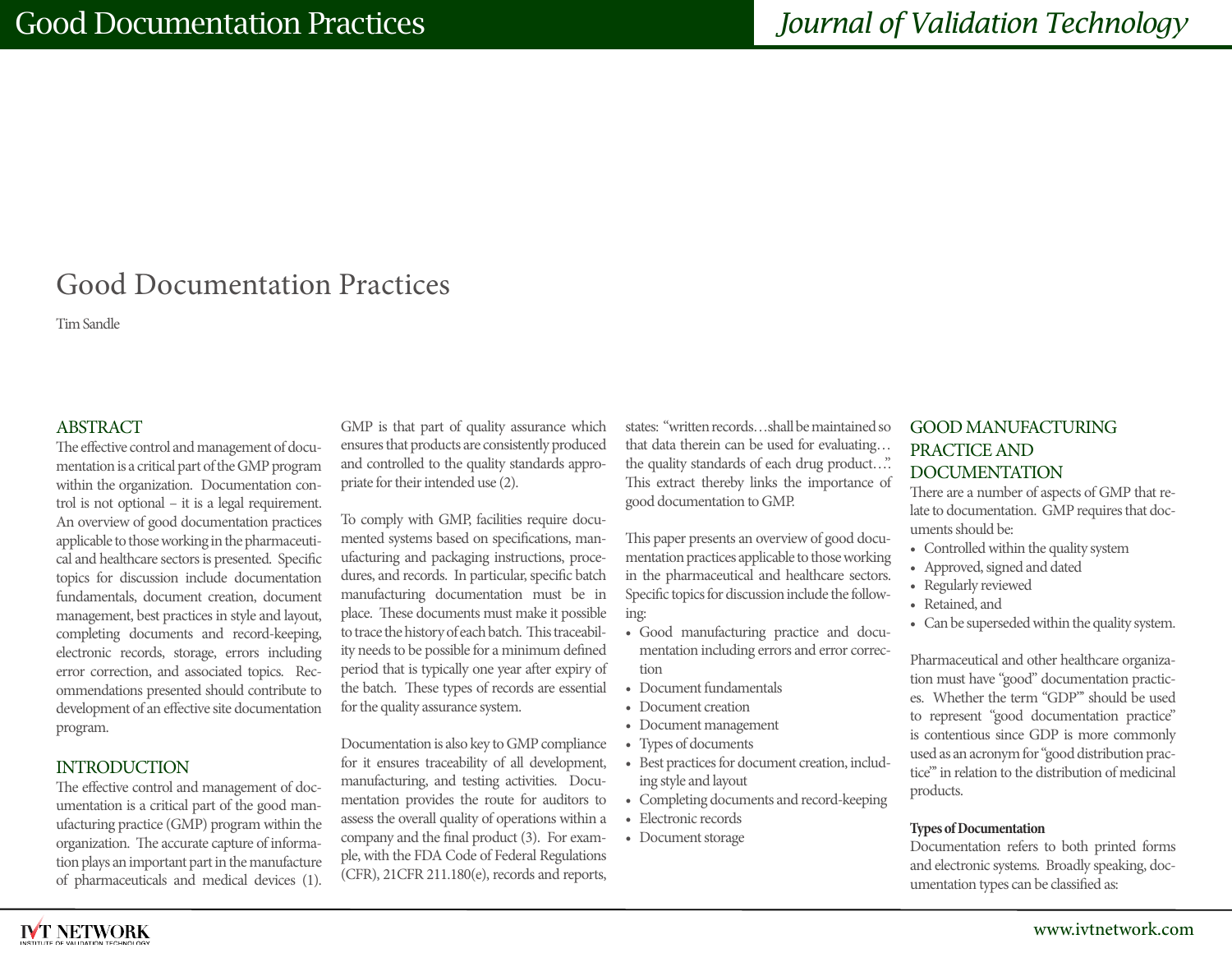# Tim Sandle

- Specifications
- Manufacturing and packaging instructions
- Standard operating procedures
- Records.

More specifically, the various types of documents found within a typical pharmaceutical organization include:

- Technical agreements
- Confidentiality agreements
- Technical reports
- Quality system related documents
- Quality Manual
- SOP's
- Validation protocols and reports
- Deviation reports
- Audit plans
- Validation Master Plans and validation documents including URS, DQ, FAT, IQ, OQ, PQ, and Validation reports
- Test material related documents including product specification, test material receipt, and reports
- Personnel related documents including training records
- Facility related documents including floor plans, HVAC plans, and environmental specifications
- Deviation forms including unplanned deviations and system failure investigation
- Change control
- Worksheets, notebooks, and logbooks

Documentation must be clear, free from errors, subject to regular review, and be kept up-todate.

# **Responsibilities**

GMP requires that the management of each facility defines responsibility for origination, distribution, maintenance, change control, and archiving of all GMP documentation and records within a given department or unit. At the departmental level, document owners are required to ensure acceptability of all aspects

of documentation and records management. The documentation systems should be audited periodically by the quality assurance function. Despite control systems and application of the audit process, regulators frequently cite documentation errors and poor practices at inspection.

#### **Document Errors**

Common documentation errors that commonly appear in FDA warning letters and reports from other regulatory authorities include (4):

- Documentation not contemporaneous
- Use of ditto marks
- Use of signature stamp
- Failure to use ink as specified by procedure
- Incorrect ink used for entries causing illegible data when a substance was spilled
- Logbook corrections failed to identify person who made the changes
- Obscured original data
- Use of pencil
- Inaccurate records
- Sample sequence table and audit trail not documented (to draw on the commonly used phrase: "if it is not documented, it didn't happen")
- Handwritten changes not dated
- Write-overs, multiple line-through, and use of "white-out" or other masking device.

The most common GMP citation occurs with correction of errors when information is recorded. Correction of documentation errors should include:

- Draw a single line through the error,
- Make the correction next to the error,
- Write an explanation for the error,
- Sign and date the correction.

It is recommended that these common errors are highlighted in training on the creation and use of documentation.

# DOCUMENT FUNDAMENTALS

There are many different types of documents found within pharmaceutical organizations, each serving a different purpose (5). Although there are different document types, documents can generally be placed into a small number of categories cascading down the quality system.

With the types of documents and some of the errors relating to documentation use, it is useful to consider at this point how documents come together and what the basics of a document are. This is illustrated in Figure 1.



### **FIGURE 1. Classic Documentation Hierarchy**

The vast majority of documents are procedures or records. The most common examples of a procedure within the pharmaceutical organization are standard operating procedures (SOP) (6). A record is often related to a specific SOP and carries the confirmatory details required of that SOP. For example, the SOP for a sterility test record should require details such as the product name, its batch number, and its test result.

### **Document Creation**

The creation of documentation can be conceived very much like a process. In doing so,

the first stage can be described as event capture. However, the information or event has no status unless it can be verified or approved, which is the second stage. The last part of the process is to communicate the event, in this context by circulating and implementing the document. To illustrate this consider a laboratory test common to many microbiology laboratories - the gram stain technique. To document the procedure, we need to write down the steps which capture the process. As part of a controlled system, the steps need to be verified as being correct and the procedure "signed of" (approval stage). The procedure can then be issued in into routine use along with associated training, which is the communication stage.



**FIGURE 2. Documentation Flow Path**

# **Document Management**

Each pharmaceutical organization should have a system for documentation management. This sets out the rules and mechanisms for creating and controlling a document. GMP makes certain requirements of a documentation system such as:

- Assigning responsibility to an individual for control of the system
- Ensuring layout, approval, authorization and unique identification of all documents is provided for often by a master documentation SOP
- Having a master documentation SOP to include:
	- > Procedures for issue, retrieval, re-issue, maintenance of currency and traceability
- > Procedures for determining the need for documents
- > Identification of documents to be included in batch dossiers (for batch release)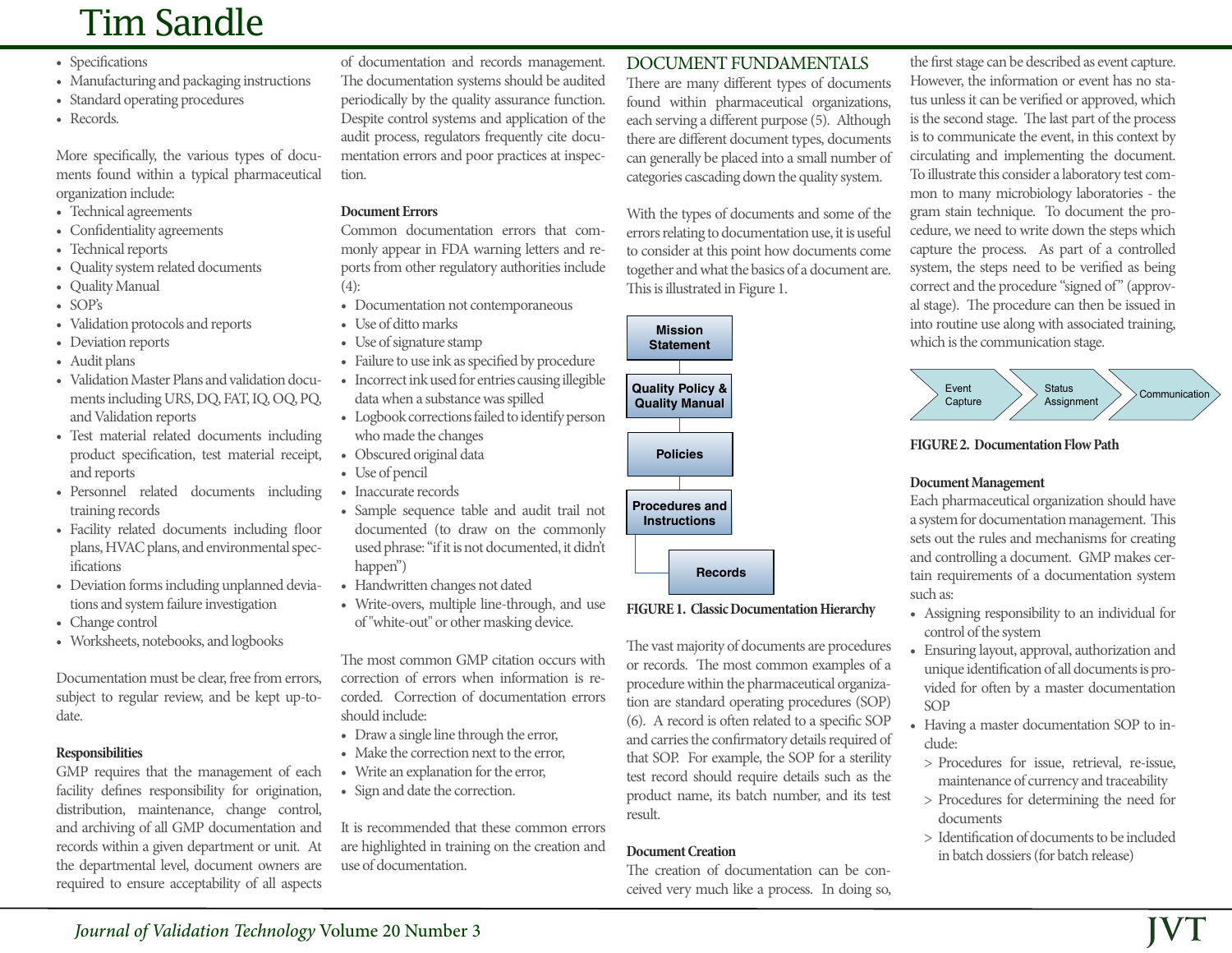# Good Documentation Practices *Journal of Validation Technology*

- > Linkage of documents to licenses and regulatory requirements
- > Outlining audit requirements for the documentation system
- > Ensuring that only the most up to date version is ever used
- > Retention times and archiving.

#### **Document Control**

Further considerations regarding the system controlling documentation include:

- use
- Masters, including electronic versions, are held under control
- There is control over format
- There is a system for changes, approval, and re-issue
- There is control of documents of an external origin.

The majority of these requirements also make up the elements of the "documentation lifecycle" — From document creation, through its use, to its storage and archiving, and then to its eventual retirement and possibly replacement by a revised version.

The control of documents necessitates the following steps:

#### **1. Documentation creation**

- Documents must be contemporaneous with the event they describe
- Documents must not be handwritten (except for handwritten entries)
- When electronically produced, the documentation must be checked for accuracy
- Free from errors

**IVT NETWORK** 

• For some types of data, the documentation must be in a format that permits trend evaluation.

#### **2. Document approval**

• Documents must be approved for use. They must be approved, signed, and dated by appropriate authorized personnel.

#### **3. Handwritten entries**

- Adequate space needs to be provided for expected handwritten entries
- Handwritten entries must be in indelible ink
- Critical entries must be independently checked (second person verified)
- Documents should be available at point of No spaces for handwritten entries should be left blank. If unused, they are crossed out or "n/a" (or similar text) entered
	- Ditto marks or continuation lines are not acceptable
	- A stamp in lieu of a handwritten signature is not acceptable.

#### **4. Document copies**

- Copies need to be clear and legible
- Errors must not be introduced
- Documents should be regularly reviewed and kept current,
- Documents should be retained and readily available for audits
- Archived documents must be retrievable for the appropriate duration
- Electronic document management systems must be validated
- Electronic records must be backed up.

#### **5. Document modification**

- Handwritten modifications are signed and dated
- Altered text should not be obscured (e.g., no obliterating the text through crossing-out)
- Where appropriate, the reason for alteration must be noted (for example, "e.e." is a common abbreviated reason, indicating "entry error"),
- Controls exist to prevent the inadvertent use of superseded documents
- Electronic versions should only be modified by authorized personnel
- Access to electronic documents must be controlled by password or other means.

A history (audit trail) must be maintained of changes and deletions to electronic documents. Well-designed documentation and appropriate documentation are paramount. It is necessary to document every aspect of the process, activities, and operations involved with drug and medical device manufacture. If the documentation showing how the product was made and tested (which enables traceability and, in the event of future problems, recall from the market) is not correct and in order, then the product does not meet the required specification and could be considered to be adulterated.

# TYPES OF DOCUMENTS

The different types of documents found within pharmaceutical and medical device facilities were described earlier. The main types of documents are now discussed in more detail with differences between the different types noted.

#### **Specifications**

Specifications are documents related to starting materials, packaging components, and finished products. They describe the standards to which these materials and products must comply if they are to be approved for use in manufacturing or for commercial sale. For example, the finished product specification should contain:

- The designated name of the product and the code reference where applicable
- The formula or suitable a reference
- A description of the pharmaceutical form and package details
- Directions for sampling and testing or a reference to procedures
- The qualitative and quantitative requirements with the acceptance limits. For example, the sterility test or absence of specified pathogens
- The storage conditions and any special handling precautions, where applicable
- Shelf-life.

#### **Instructions**

All instructions to personnel (for example, media manufacture, bacterial identification, analytical methods, and so on) should be clear, precise, unambiguous, and written in numbered steps. They should be written in a language and style that the user can readily understand. Associated with instructions are records. These can be either combined with the instruction or in a separate document.

#### **Batch Documentation**

A major element in final product release should be a review of all the relevant batch documentation to ensure the presence of all necessary information and the satisfactory completion of all necessary records. This will include sterilizer charts, microbiological testing certificates of analysis, process records, test results, and so on.

#### **Procedures and Records**

In addition to the instruction and associated records described above, specific procedures including material receipt, sampling, testing rejection, complaints, and other documents are also required.

Depending of the type of document GMP expectations are that the document carries:

- Product name
- Description of the item
- Reference number and item code
- Pack or batch size
- List of materials
- Specific precautions or instructions
- Names of associated personnel
- Dates and times
- Version number
- Approvals.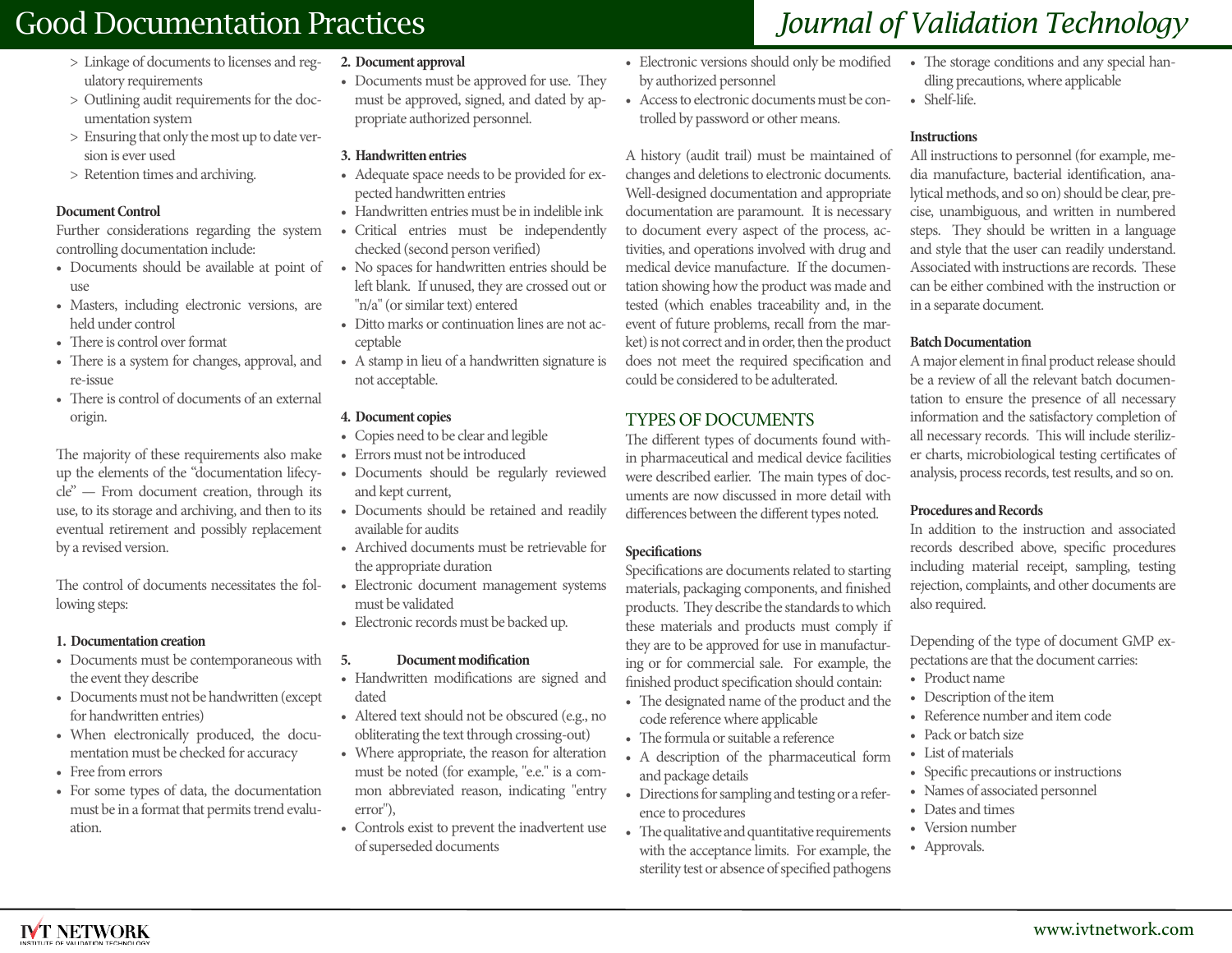# Tim Sandle

# BEST PRACTICES FOR DOCUMENT CREATION AND **USE**

A company should continually evolve good practices for creation of documents. It is important that documents are designed, prepared, reviewed, and distributed with care. Documents also must be approved, signed, and dated by the appropriate competent and authorized persons. Further, documents must be regularly reviewed and kept up-to-date. When a document has been revised, systems must be operated to prevent inadvertent use of superseded documents. It is especially important that only current documentation should be available for use (7). A further important consideration is to ensure that the records can be kept in an orderly fashion to facilitate retrieval at some unspecified time in the future.

Best practices extend to the writing of the document. Using words that everyone can understand – minimizing jargon, acronyms, and abbreviations -- and using words with unambiguous meaning can help the reader to more easily understand and interpret the document. Key "readability" qualities for a document include (8):

- Concise: Present information clearly so it can be easily understood with no room for misinterpretation. For example, the date format "06/05/14" can cause confusion. It is better to use one that is unambiguous, such as "05 jun 2014," especially if the document is used in the US and Europe.
- Legible: Information should be readable and leave no room for error. For example, hand-written data that are not legible may create errors in data analysis or result in missing data.
- Accurate: Documentation should be error-free properly reviewed, verified and approved. Information should be recorded as an event happens and not after the fact to

avoid recording "what you remember" rather than "what actually happened."

• Traceable: Documentation should be traceable. It should be made clear who logged the information, what it was, and when and why it was documented.

To help with efficient location of records, attention should be paid to numbering including the version number for traceability. Simple sequential number of documents only works for a small number of documents. In most cases a defined structure to the numbering system is needed. For example, 001 - 100 could represent regulatory documents, 101 – 200 could represent QC testing documents, and 201 -300 could represent production documentation. This system may still limiting. The numbering system may need to include references to the site, a system (production, QC, validation, and so on) as well as its sequential number.

### **Document Style and Layout**

It is often helpful to adopt a specific document style for consistency of operations. Elements of the style should be specified in an approved procedure. These might include (9):

- Logo
- Pagination/ layout to prevent confusion and ensure the document is kept in order
- Headers and footers
- Font including the size is useful to minimize errors introduced when changing between fonts
- Page numbers
- Executive summary
- Changes Change control is important for traceability
- Circulation list to ensure the document is reviewed and received by the appropriate personnel
- Table of contents
- Authorization levels stated on document
- Cross references
- Revision history
- Definitions
- Content (context and meaning)
- A clear area for recording problems/ incidents
- Use of pictures, flow charts, diagrams as suitable alternatives to text.

Care should be taken in designing and stylizing documentation. Documents must have unambiguous contents. The title, nature, and purpose should be clearly stated. They must be laid out in an orderly fashion. Documents must be easy to check. Reproduced documents must be clear and legible. Many people do not consider the importance of how key information is presented within a document. This can result in the reader wasting time or not conducting the correct tasks. For example, a poorly structured document could ask the user to conduct a task that requires some action to be performed prior to the subject task – but only mentions the prework at the end of the document and with no reference to the pre-work at the beginning.

Helpful considerations for layouts include the following:

- Cover page with identifiers and status
- Table of contents creating a road map through the document
- Scope and applicability section
- Introduction
- Information and instructions in a logical sequence
- Additional information and detail.

Numerical information must include the correct use of units. The use of color coding in graphical information, such as black lines for existing pipework and red lines for new pipework, might also be useful.

The narrative must consider writing style, nomenclature, and dealing with errors and corrections. When considering the numerical issues, what are viewed as standard units? Think about

mathematical symbols and the order in which calculations are performed. For example, the bodmas approach (b)rackets (o)rder (d)divide (m)ultiply (a)ddition (s)ubtraction, is useful. If someone gets the sequence wrong, they will get the wrong result. It is also important to think about the rules on rounding, i.e., Above 0.5, round up, etc. Finally, consider standardizing symbols in drawings.

It is useful to consider different styles to accommodate the different reading styles of readers. There are thought to be three styles based on the linguistic, logical and spatial talents. These can be summarized as (10):

- Linguistic talent. There is a strong ability to write and talk fluently. Phrases like "gift of the gab" often apply. Individuals in this category can also write and read well. Shakespeare had linguistic talent.
- Logical talent. There is strong ability to think logically and are quick in calculating odds and statistics. Albert Einstein had logic talent.
- Spatial talent. There is strong ability to image things in the "mind's eye." These people often have good navigational skills such as Christopher Columbus.

The following should be considered whenever possible:

- Narrative written text
- Tabular tables
- Charts bar charts, pie charts
- Color bold underlined text
- Pictures photographs, images
- Diagrams 2d,3d
- Process logic flowcharts

Including various combinations of the above is extremely useful. A flow chart might help with navigating the document while pictures are very useful in dressing procedures for entry into cleanrooms. Tables are useful for summarizing data such as microbial limits for environmental monitoring.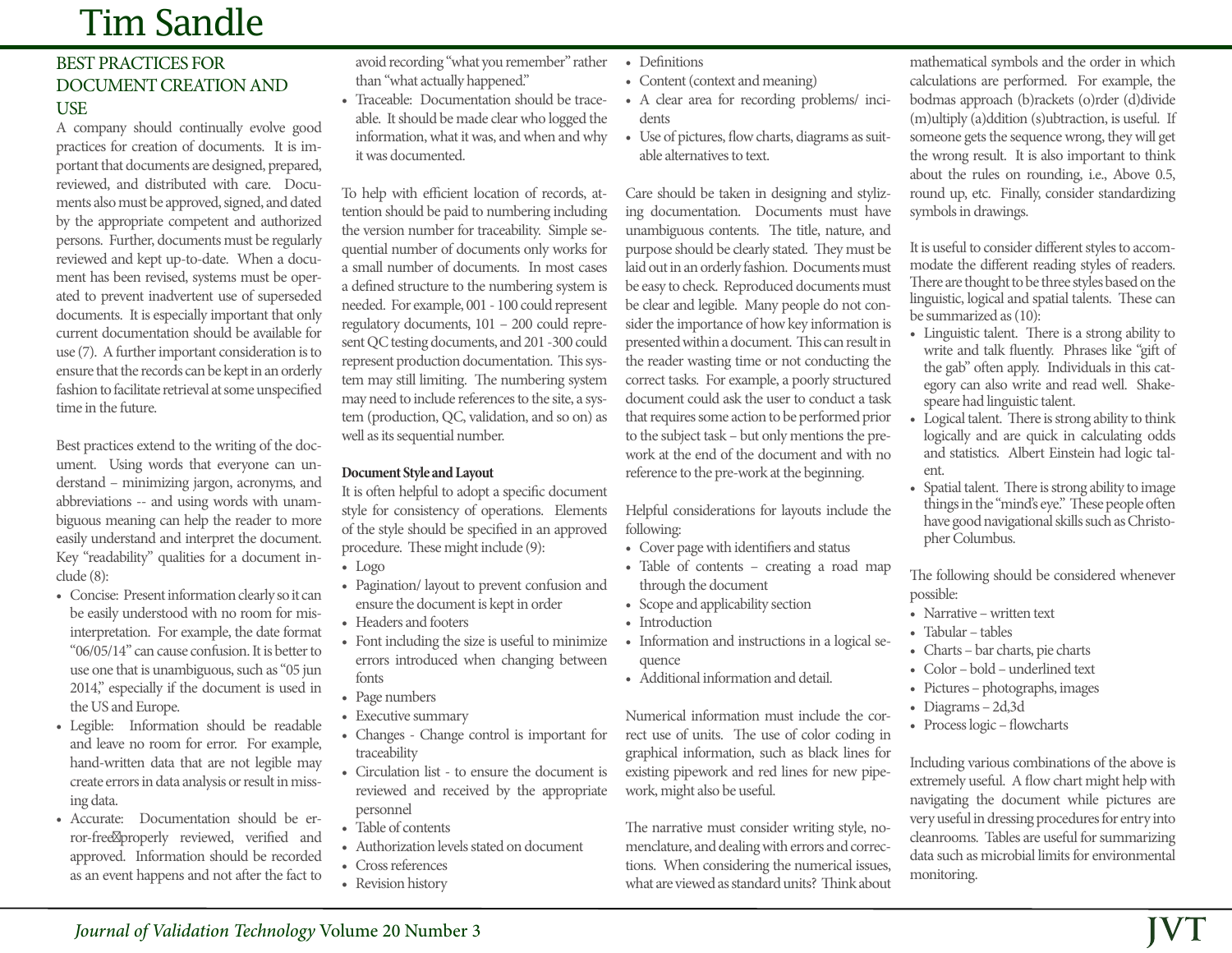# Good Documentation Practices *Journal of Validation Technology*

The use of cross referencing in documents is helpful in keeping the document short and manageable. Be careful of cross referencing too many documents as this can be self-defeating. The user will not follow the procedure if they have to locate too many other documents.

Finally, consideration of the end user when writing is also extremely important. Too often documents are written by managers or technical staff without thought for the people that will be using them. Ideally it is recommended that the end user writes the document.

# COMPLETING DOCUMENTS AND RECORD-KEEPING

After documents have been designed, prepared, and approved, they must be used and completed properly. For example, where documents require the entry of data, these entries must be made in clear legible handwriting using a suitable indelible medium -- not a pencil. Sufficient space must be provided for entries. With such entries, it is important that any correction made to a document or record must be signed or initialed and dated; the correction must permit the reading of the original information. Where appropriate, the reason for the correction must be recorded.

With record-keeping in general, a record must be kept at the time each action is taken. All activities concerning the conduct of preclinical studies, clinical trials, and the manufacture and control of products must be traceable.

#### ELECTRONIC RECORDS

The advent of computerized systems caused industry to move away from paper-based systems to paper-less systems. Electronic records offer many advantages. The reality is that typically there is a balance between the two. For example, consider a record for the absence of pathogen test on a non-sterile product. Recording the test result presents us with two options.

Firstly it can and often is written on a log sheet. Secondly we can use a laboratory information management system (LIMS) to record the result electronically (11).

As a controlled form it will be created in Microsoft Word (electronic) and printed onto paper to check it so it can be signed for approval giving it status. This can be done on screen but many people prefer to review a hard copy. Approval can be electronic recording user name and password, or the printed document can be physically signed. In the latter case, the approved document could be scanned so it can be stored, distributed, and referenced electronically. A physically approved document will need photocopying if it is to be distributed in the "paper world." Electronic distribution of a physically signed document can save on paper but does present problems mainly from the scanning process. A scan that creates a picture of the original will be a very large file. Use of optical character recognition in the scanning process produces small files, but the scanning process introduces errors where characters may get missed or replaced requiring a further proof read often from a paper printout. During the active stage, personnel may prefer a hard copy to work from so that an electronic document will be printed onto paper.

Archiving of paper records is costly in terms of space and to some degree retrievability, but little more in terms of maintenance. Archiving of electronic records presents more challenging problems. They only exist as a series of "1's" and "0's" (binary code) on storage media like a CD ROM. With electronic record archiving, the technology window must be understood. This means that the data might be available on the CD, but after 5 years there may not be any hardware that can read it. Essential to electronic record archiving is that companies have an adequate migration strategy. Paper records are still usable after several thousand years but

data on discs may be lost after only 5-10 years, or a shorter period if the discs are not properly controlled. The migration strategy should also include the regular transfer of data onto fresh media, even if the hardware has not changed.

The requirements for electronic records and signatures are dealt within the US title 21 part 11 of the Code of Federal Regulations (CFR). Although organizations do not have to use electronic records and signatures, if they do, they must comply with the CFR. It is important that such records are afforded the equivalence to paper records and hand written signatures. The CFR make it clear that procedures shall be followed, records should be documented at the time of performance, and deviations recorded and justified.

### DOCUMENT STORAGE

Storage of critical records must at secure place, with access limited to authorized persons. In relation to this, 21CFR 211.180(d) states "… these records or copies…shall be subject to photocopying or other means of reproduction as part of such inspection. Records that can be immediately retrieved from another location by computer or other electronic means shall be considered as meeting the requirements of this paragraph."

The storage location must ensure adequate protection from loss, destruction, or falsification, and from damage due to fire, water, and other disasters. Records which are critical to regulatory compliance or to support essential business activities must be duplicated on paper, microfilm, or electronically, and stored in a separate, secure location in a separate building from the originals.

Data may be recorded by electromagnetic or photographic means, but detailed procedures relating to whatever system is adopted must be available. Accuracy of the record should

be checked as per the defined procedure. If documentation is handled by electronic data processing methods, only authorized persons should be able to enter or modify data in the computer, access must be restricted by passwords or other means, and entry of critical data must be independently verified.

If electronic, photographic or other data processing systems are used for the retention of documents, an appropriate storage for required duration is necessary to protect against loss or damage. It is particularly important that during the period of retention, the data can be rendered retrievable and legible within an appropriate period of time. This means having a validated system of data recall. The data should also be available in a legible form. Rapid retrieval of reports and data is essential for audits.

### SUMMARY

This paper has presented an overview of the main types of documentation found within the pharmaceutical and medical device sectors. It has provided suggestions for good practice examples of how the documentation can be designed, produced, and controlled as part of a compliant GMP system. Good documentation practices are an essential part of GMP and compliance. When implemented, the recommendations presented in this paper will help with maintaining control and ensuring compliance in a GMP environment.

# **REFERENCES**

- 1. Hargreaves, P. (2007). "Good Manufacturing Practice in the Control of Contamination" in Deyner, S.P. and Baird, R.M. (eds.), Guide to Microbiological Control in Pharmaceuticals and Medical Devices, 2nd edition, CRC Press, Boca Raton, FL, pp121-142.
- 2. Patel, K. T. and Chotai, N.P., (2008). Pharmaceutical GMP: Past, Present, and Future--a Review. Pharmazie.;63(4):251-5.
- 3. Todd, J. I. (2007). Good Manufacturing Practice for Immunological Veterinary Medicinal Products. Rev Sci Tech.;26(1):135-45.